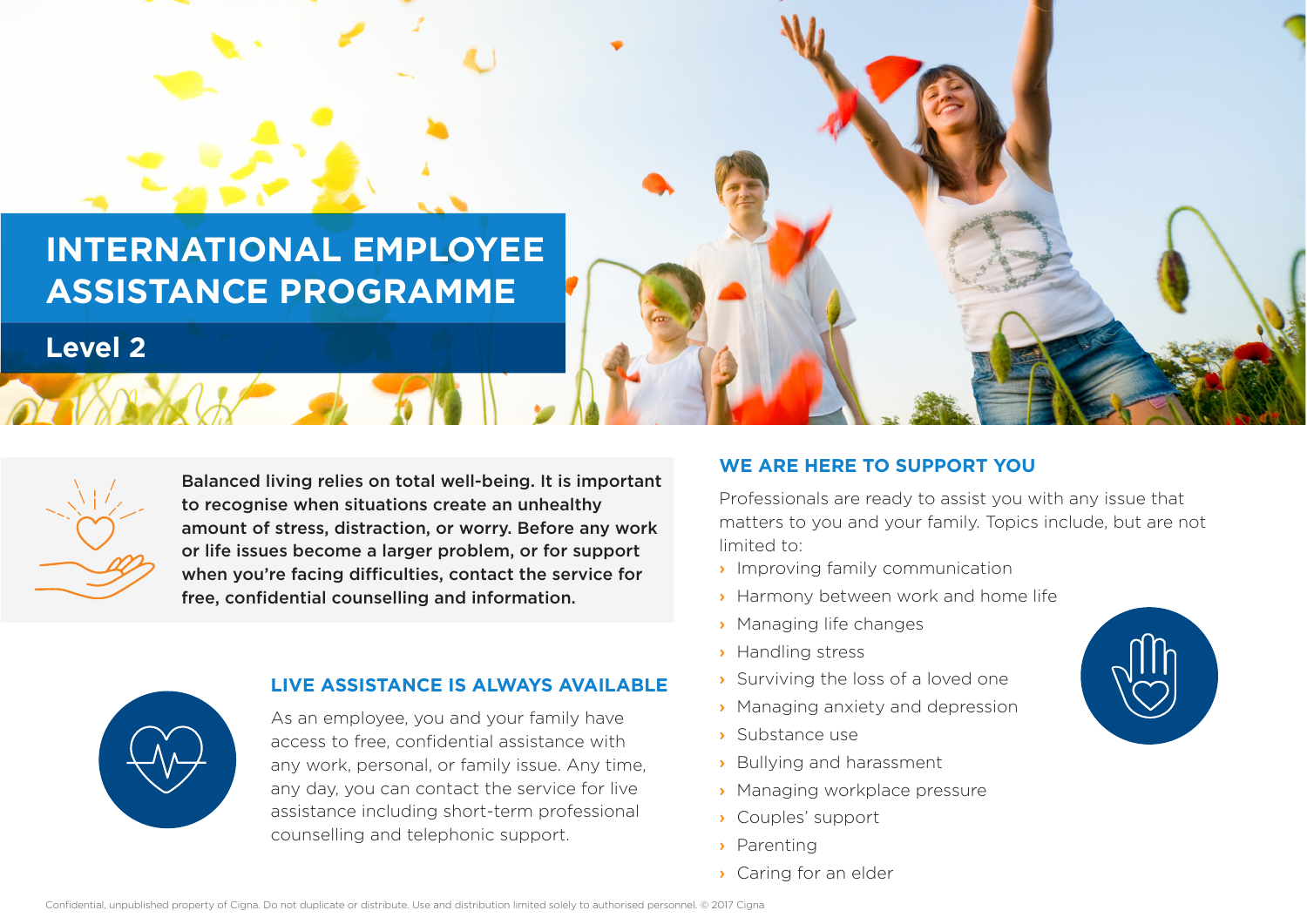

#### **THE SERVICE IS CONFIDENTIAL**

Employee support is provided by Cigna, an organisation staffed by professionals who are completely independent of your employer. Cigna is bound by professional standards regarding confidentiality, and does not disclose details of individuals who have contacted the service. Any information you share is at your discretion and will not be shared with your employer.



#### **ACCESS IS EASY**

No matter when, no matter where, you have free, confidential support by phone, email, or web. Call or log on to get started.



## **YOU'RE SUPPORTED WORLDWIDE**

- › Available 24 hours a day, 7 days a week, 365 days a year
- › Access available worldwide by phone, email, or web
- › Access to 6 face to face sessions with a counsellor
- **Provides information and counselling on any work,** personal, or family issues that matters to you
- › No cost to you to use the service
- › Support available in your language



#### **REVERSE CHARGE CALLING: +44 208 987 6550**

Contact your international operator and request that the charges be reversed or dial us direct and we will call you back.

**WEBSITE: Available via www.CignaEnvoy.com**

#### **E-MAIL: [support@worldwideassist.co.uk](mailto:support%40worldwideassist.co.uk?subject=)**

# **SMS TEXTING: +44 790 934 1229**

Standard text messaging rates may apply. Please include your name, country location, and phone number where you can be reached. Calls placed from mobile phones or Internet-based lines (VOIP) are carrier dependent and not guaranteed. Please log into the website for additional information.